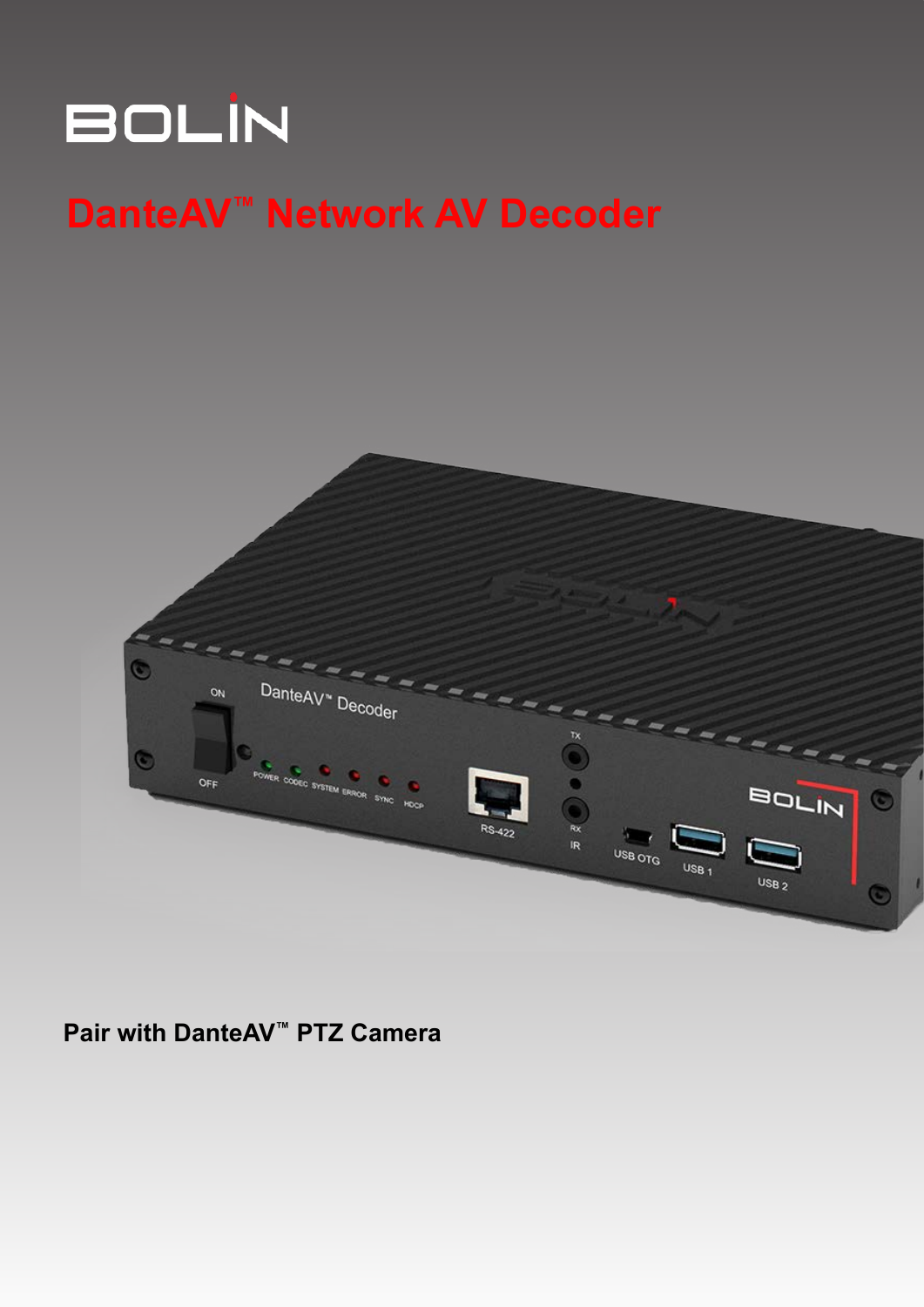## 4K60 4:4:4 DanteAV**™** Network AV Decoder

The Bolin D10H decoder is part of the Bolin DanteAV camera system, a single-channel network AV decoder over a standard Gigabit network that outputs baseband video HDMI 2.0. Not only does it work with the Bolin DanteAV PTZ camera, but also is fully compatible with standard DanteAV

video devices within the Dante ecosystem. The decoder supports video formats up to UHD/4K60 with HDCP and embedded audio. PTZ camera control is available from the decoder as well, with IP PTZ camera control and RS422/IR control over IP.

Paired with Bolin D412/D220 DanteAV PTZ camera, the D10H decoder achieves lossless video with extreme low latency and video/audio synchronization.

Powered by DanteAV module

Dante AV AIITHORIZEI

- **Ultra Low Latency**
- **Up to 4K60 High Quality Image**
- **Lip Sync Issue Free, 100% Synchronized Video and Audio**

## Dante Ecosystem Friendly

- **•** Instant compatibility with over 3000 existing Dante-enabled products.
- **•** Unified control of camera audio and video using familiar tools Dante Controller
- **•** No need to replace network infrastructure. Dante AV works with already installed, cost-effective 1Gbps network gear.
- **•** Fully compatible with existing Dante ecosystem applications: House of Worship, Video Conferencing, Live Production, Broadcast, Live Performance, Hospitality, Stadium, Sports Bar, Corporate, Education.

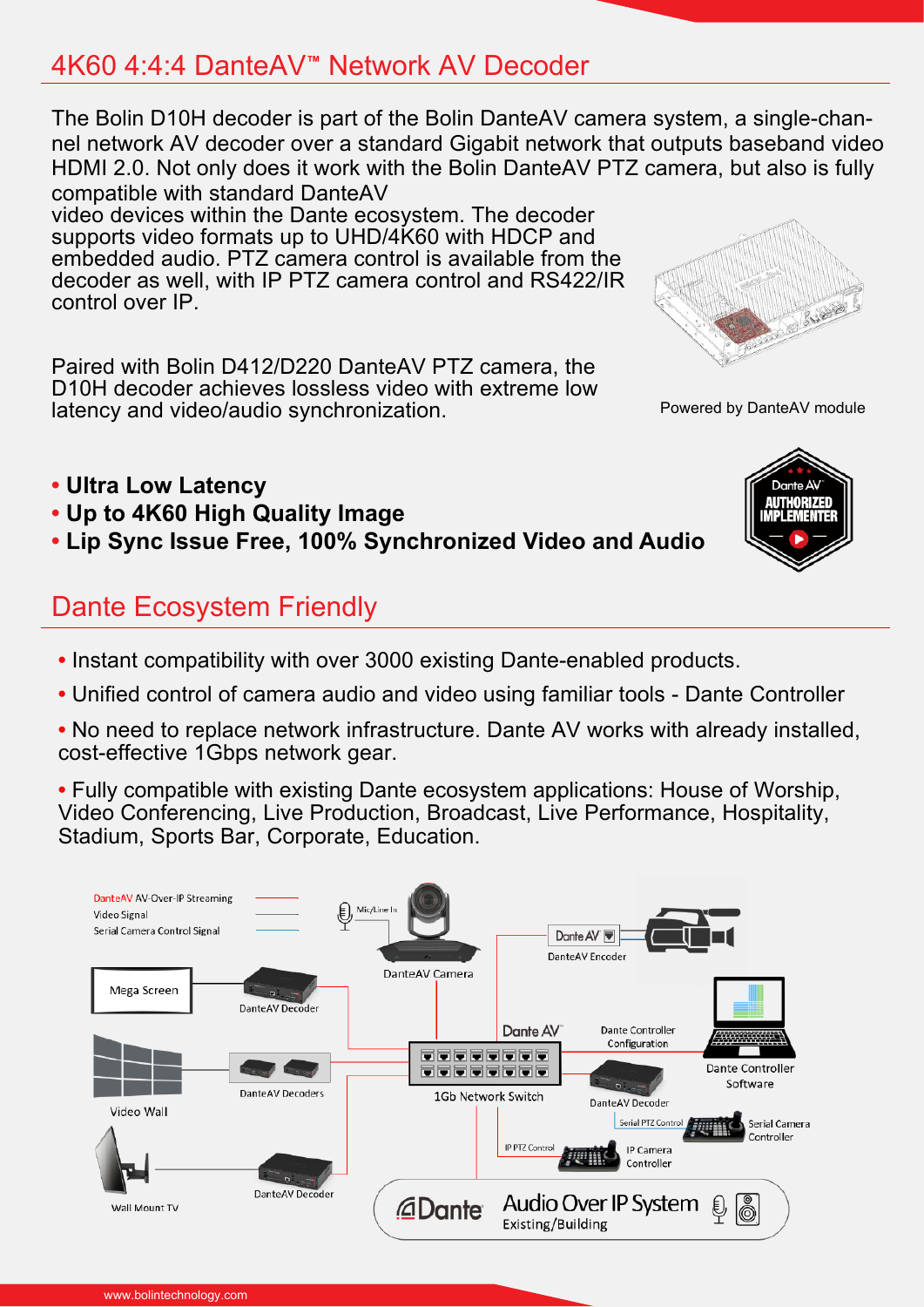### **D10H Decoder - HDMI Output**



Front Panel

## **OVERVIEW**

- 4K60 4:4:4 video over standard Gigabit Ethernet
- Ultra low latency real-time video performance over the network
- 32-bit wide video interface capable of processing code streams 200-800 Mbps
- HDMI 2.0 output
- Tunable audio delay to facilitate lip-sync control
- **.** Dante Audio over IP audio transport format
- Support unicast and multicast for 8 audio flow and 1 video flow
- Full support of Dante audio and video protocols
- Supported by Dante Controller
- Instant compatibility with over 3000 existing Dante-enabled audio products
- Fully time-aligned and separately routable audio and video streams
- Visually perfect video using network efficient JPEG2000 codec
- Easy control of PTZ camera and remote devices via USB HID, serial, and IR over IP
- Fully validated implementation of HDCP 2.2 encryption
- Complete EDID support
- USB HID and USB On The Go (OTG)
- Firmware updateable over the network
- HDMI 7.1 embedded audio input/output
- Works with installed 1Gbps network, no need to replace network infrastructure.
- Powered via POE or DC power pack
- Compact, surface/rack-mountable design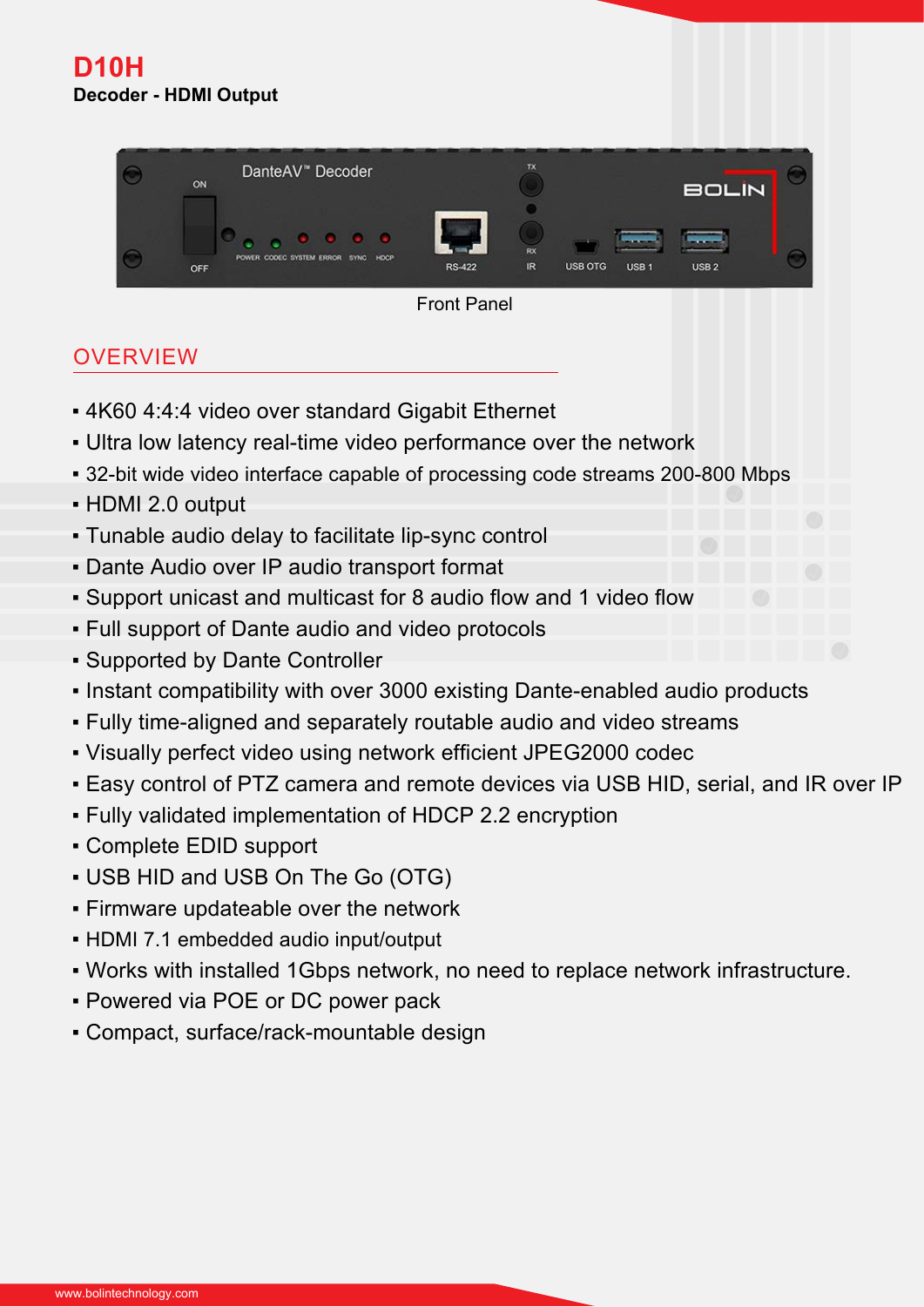

Back Panel (D10H)

Bolin D10H DanteAV decoder transports UHD 4K60 4:4:4 video over standard gigabit ethernet with ultra low latency and lossless quality. As part of Dante family, using standard network switches and CAT5e UTP wiring, D10H decoder delivers a high-performance virtual video matrix routing solution for Dante 4K video content application(i.e.: demanding conference room and classroom applications). It ensures real-time, full-motion 4K60 video performance for the presentation of multimedia, videoconferencing, and live camera images.

### Seamlessly integrate with Dante Ecosystem

D10H Dante AV decoder can pair with Bolin D412 / D220 PTZ cameras or use it as a stand-alone Dante AV decoder endpoint with other Dante or Dante AV-enabled devices. D10H decoder integrates into Dante audio over IP platform using the standard 1 Gpbs network. With a rich set of Dante control interfaces, support for Dante Device Protocol, packet bridging, plus video and HDCP encryption, professional onboard scaling, it can seamlessly connect a Dante AV product with network control into the growing ecosystem of Dante AV and Dante audio-enabled products.

### Lossless image with extremely low codec latency

Bolin's D10H DanteAV decoder incorporates a ProAV optimized implementation of the popular JPEG2000 codec in FPGA, which delivers visually perfect lossless image up to 4K60/UHD 4:4:4 with < 10ms codec latency.

### 100% Synchronized video and audio

Bolin's D10H Dante AV decoder support sub-microsecond video and audio synchronization by designating a single network clock that always keeps the video in sync with audio regardless of the number of endpoints in the ecosystem, fixing lip-sync problems.

### Multi-screen video display routing

As a decoder, the D10H receives the signal from a DanteAV PTZ camera or an encoder and feeds it to a display device via the HDMI output. Using familiar Dante Controller software, the decoder can quickly and easily switch between multiple DanteAV endpoints including cameras or encoders on the network, with no need for breakouts or matrix switches to display the video on any number of screens, and provide the video for video router system to use.

### HDMI Output with 4K60 4:4:4 built-in high-quality scaler

The D10H provides decoded image to output via HDMI 2.0. Integrated high-performance scaling engine provides scalable encoded source for a wide array of UHD, HD resolutions to match the different capabilities and requirements of sources, displays, codecs, and other equipment.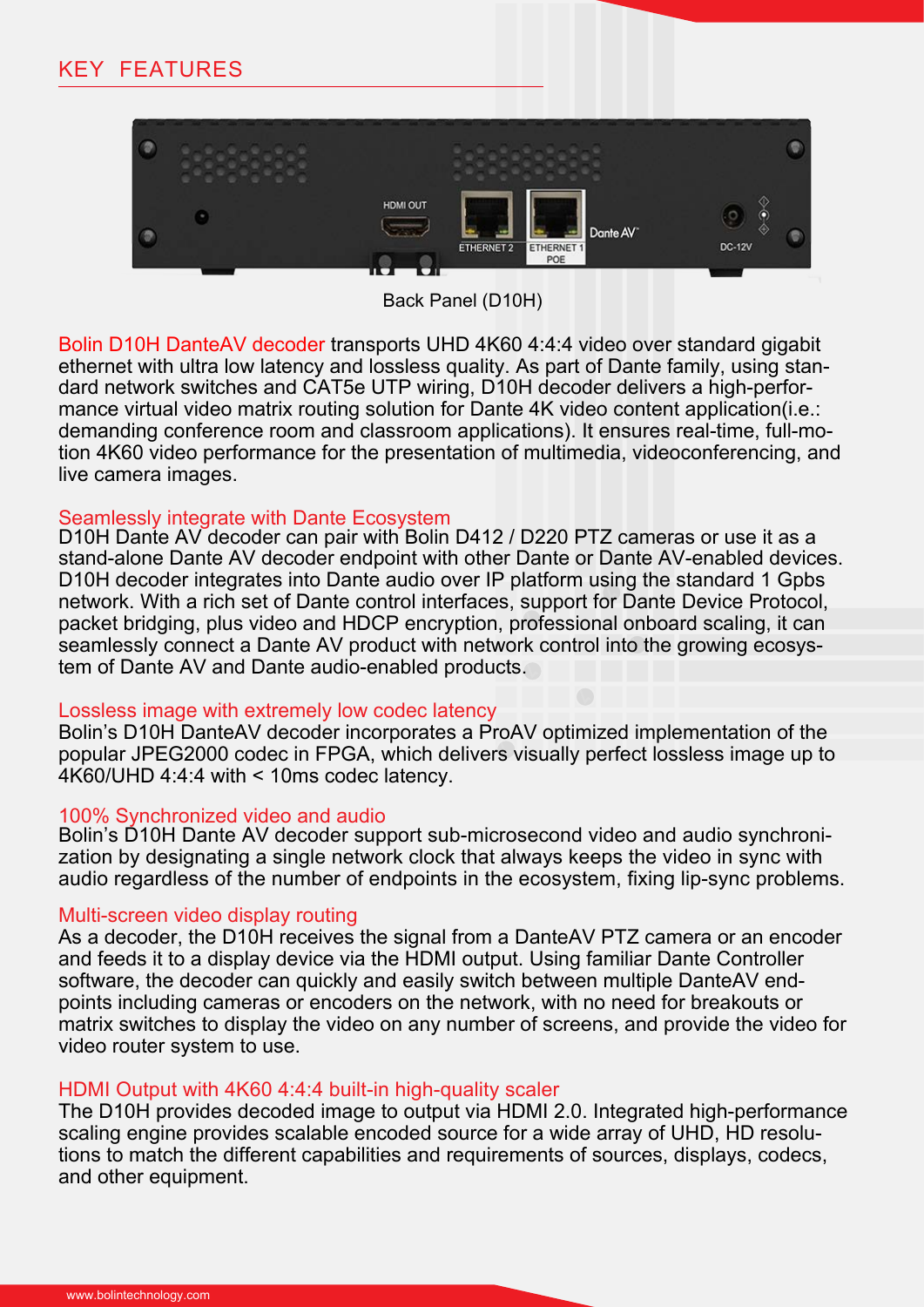#### Audio transport formats: Dante Audio over IP

The D10H decoder supports Dante standard compatible networked audio streams from encoders and audio interfaces. The received Dante audio streaming can be combined with the video and then output via the HDMI output.

#### Implementation of HDCP 2.3 encryption

Adheres to the latest HDCP 2.2 specification for High-bandwidth Digital Content Protection. Allows protected content streams to pass between authenticated devices. HDCP 2.3 over network.

#### Device Control

The D10H decoder has built-in serial (RS-422), which can be used for serial port PTZ joystick controller via Dante Serial Over IP control running Visca protocol. Also has IR over IP to control connected display, PTZ camera or other devices.

#### Dante Controller supported

Full setup and control and monitoring of the device is enabled through Dante Controller that delivers standard Dante features such as automatic device discovery and system configuration, making network setup a simple plug and play experience.

#### Network Connectivity

The D Series decoder includes two RJ-45 1000BASE-T ports can be used to transport video over a Gigabit Ethernet network. Ports 1 for Dante network primary connection and Port 2 can be used to daisy-chain other endpoints. Port 1 is also capable of receiving power from POE++ IEEE 802.3bt compliant.

#### USB HID and USB OTG

USB control over IP that can be switched and routed alongside the AV signal or separately via a control system allows you to use a USB mouse and/or keyboard to control a remote computer via the Dante network. USB On The Go (OTG) for keyboard and mouse.

#### Easy Installation

The D10H decoder's compact enclosure with HDMI secure lock easily mounts onto a flat surface or rack rail (single or dual), Din rail and fits easily behind a wall-mounted or ceiling-mounted flat panel TV display, above a projector, beneath a tabletop, or inside a lectern, AV cart, or equipment cabinet.

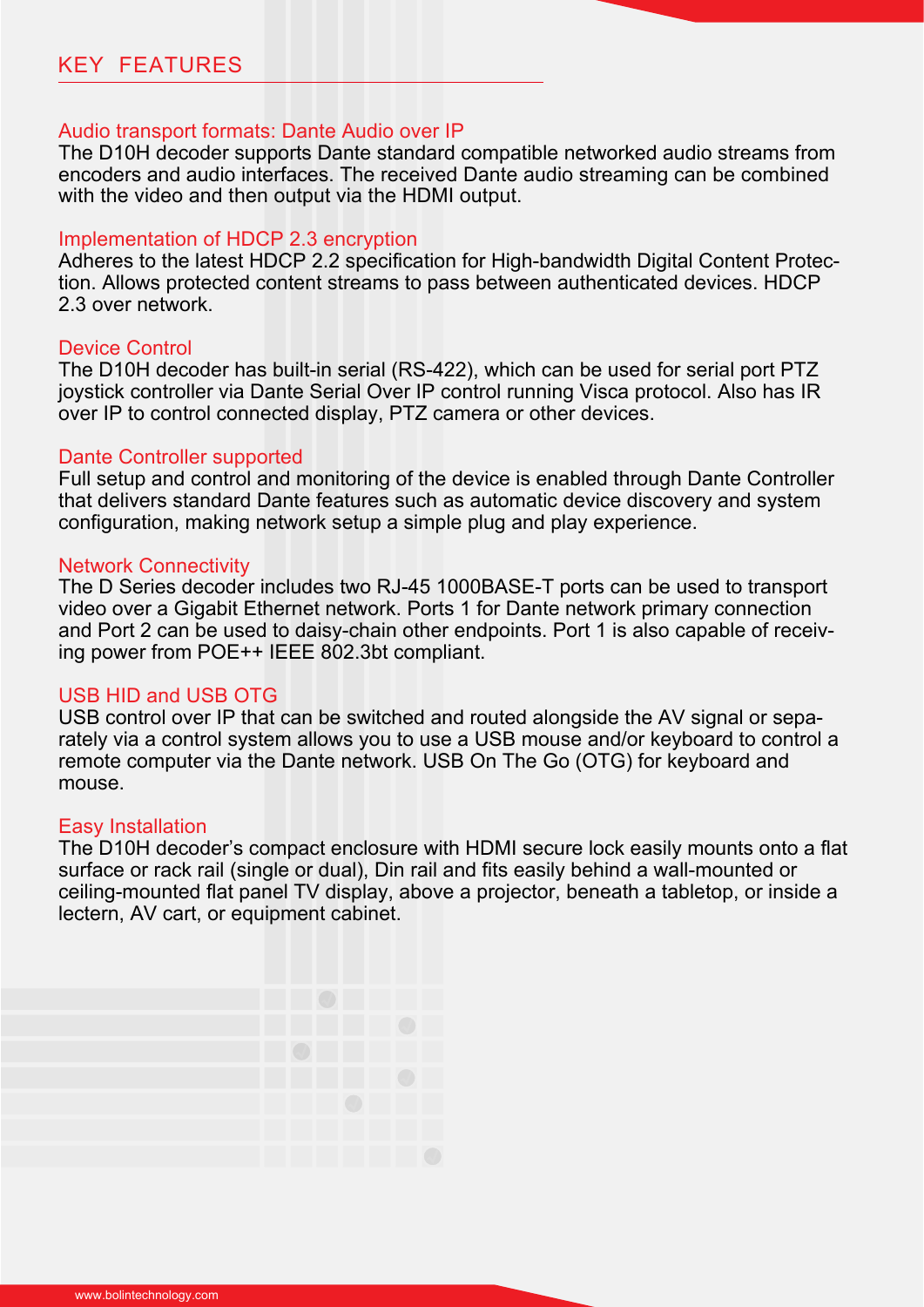## **SPECIFICATIONS**

| Model No.                      |                          | D <sub>10</sub> H                                                                                         |
|--------------------------------|--------------------------|-----------------------------------------------------------------------------------------------------------|
| <b>Product Name</b>            |                          | Dante AV Decoder                                                                                          |
| Output                         |                          | <b>HDMI</b>                                                                                               |
|                                |                          | <b>Decoding</b>                                                                                           |
| Video Codec                    |                          | Optimized implementation of JPEG2000 codec in FPGA, Licensed By IntoPIX                                   |
|                                |                          | Dante API management interface                                                                            |
| <b>Video Resolutions</b>       |                          | Up to 4096x2160@60Hz;                                                                                     |
|                                |                          | RGB 4:4:4 @ 8 bit                                                                                         |
|                                |                          | YCbCr 4:4:4 @ 8 bit                                                                                       |
|                                |                          | YCbCr 4:2:2 @ 8/10/12 bit                                                                                 |
|                                |                          |                                                                                                           |
| <b>Color Depth</b>             |                          | 8-bit, 10-bit, 12-bit                                                                                     |
| <b>Audio Formats</b>           |                          | Dante Audio over IP                                                                                       |
| <b>Bit Rates</b>               |                          | 200 to 800 Mbps                                                                                           |
| Copy Protection                |                          | HDCP 2.2, HDCP 2.3 for netw ork                                                                           |
| <b>Control Protocol</b>        |                          | Visca serial control over IP, Visca-Over-IP                                                               |
| Latency                        |                          | 0.5 frame (e.g. 2160p @ 60 Hz latency is < 8 ms betw een encoder and decoder),                            |
|                                |                          | Note: Overall latency may increase depending on netw ork configurations                                   |
| <b>Bandwidth</b>               |                          | 4kp60 10 bit 4:2:2; 500-600Mbps, results may vary depending on netw ork configuration and management      |
|                                |                          | 1080p60 10 bit 4:2:2; 150-250Mbps, results may vary depending on netw ork configuration and management    |
| Dante Ecosystem Friendly       |                          | Instant Dante Ecosystem compatibility w ith existing Dante-enabled products; Unified control of audio and |
|                                |                          | video using Dante tools - Dante Controller                                                                |
|                                |                          | Video                                                                                                     |
| Video                          |                          | Built-in HDCP encryption/decryption for video                                                             |
|                                |                          | 800Mbps recommended maximum bit rate                                                                      |
|                                |                          | Video transport formats: Dante Video over IP                                                              |
| <b>HDMI OUT</b>                | Format                   | <b>HDMI 2.0</b>                                                                                           |
|                                | Supported                | 4096x2160p, 3840x2160p, 1920x1080p, 1920x1200, 1600x1200, 1280x720p, 1280x1024, 1024x768,                 |
|                                | <b>Resolutions</b>       | 800x600, 720x576p, 720x480p, 640x480                                                                      |
|                                | Frame Rates (Hz)         | 23.98, 24, 25, 29.97, 30, 50, 59.94, 60                                                                   |
|                                | Colour Space             | RGB, YCbCr                                                                                                |
|                                | Component Bit Width      | 8-bit, 10-bit, 12-bit                                                                                     |
|                                |                          | 4:4:4, 4:2:2, 4:2:0                                                                                       |
|                                | Colour Sub-Sampling      |                                                                                                           |
|                                |                          | <b>Audio</b>                                                                                              |
| <b>Audio Transport Formats</b> |                          | Up to eight channels at 48 or 96kHz. HDCP sourced audio channels limited to 48kHz                         |
|                                |                          | Dante Audio over IP                                                                                       |
|                                |                          | HDMl 7.1 embedded audio                                                                                   |
| <b>Bit Depth</b>               |                          | 24, 16 and 32 bits per audio sample                                                                       |
| <b>Output Signal</b>           |                          | Embedded audio over 2 channels from DANTE                                                                 |
| <b>Types</b>                   | <b>HDMI</b>              |                                                                                                           |
|                                | Sample rate              | 48K and 96K, PCM24(24, 16 and 32 bits)                                                                    |
|                                |                          | <b>Communication/Connector</b>                                                                            |
| Ethernet                       | Ethernet General         | <b>Standard 1Gbps Ethernet</b>                                                                            |
|                                |                          | Auto-switching, auto-negotiating, auto discovery, full/half duplex, Dante Controller setup and control    |
|                                | ETHERNET 1 POE           | IEEE 802.3ab compliant 1000BASE-T Ethernet port                                                           |
|                                |                          | IEEE 802.3bt Type 3 compliant, PoE++ Class 4 (60W)                                                        |
|                                | ETHERNET 2               | IEEE 802.3ab compliant 1000BASE-T Ethernet port                                                           |
| <b>HDMI Output</b>             |                          | HDMI Type A connector, female; HDMI digital video/audio output                                            |
| USB 1, USB 2                   |                          | USB Type-A connector, female                                                                              |
|                                |                          | USB signal extender port for connection to a mouse, keyboard                                              |
|                                |                          | Available Pow er: 100 mA at 5 VDC                                                                         |
| <b>USB OTG</b>                 | <b>USB OTG Compliant</b> | Reserved                                                                                                  |
| Serial Control                 | <b>RS422</b>             | RS-422 compatible w ith Visca control PTZ camera                                                          |
|                                |                          | <b>RJ45</b>                                                                                               |
|                                |                          | <b>VISCA</b>                                                                                              |
|                                | <b>Control Protocol</b>  |                                                                                                           |
| IR TX, IR RX                   | Connector                | 2-pin 3.5 mm                                                                                              |
|                                | Carrier Frequency        | 38 kHz                                                                                                    |
|                                | <b>Supply Voltage</b>    | 3.3V                                                                                                      |
| PTZ Camera IR Receiver         |                          | Front and Back                                                                                            |
| <b>LED</b> Indicator           | Pow er                   | Board Pow ered and Active                                                                                 |
|                                | Codec                    | Video Codec Active                                                                                        |
|                                | System                   | <b>System Status</b>                                                                                      |
|                                | Error                    | Softw are running status                                                                                  |
|                                | Sync                     | Dante Clock Slave, synchronization status                                                                 |
|                                | <b>HDCP</b>              | <b>HDCP</b> status                                                                                        |
| <b>HDMI</b>                    |                          | <b>HDCP 2.2/2.3, EDID</b>                                                                                 |
| Pow er                         |                          | IEC60130-10 (JEITA standard RC-5320A) TYPE4 DC pow er connector; 12VDC 4A pow er input                    |
|                                |                          |                                                                                                           |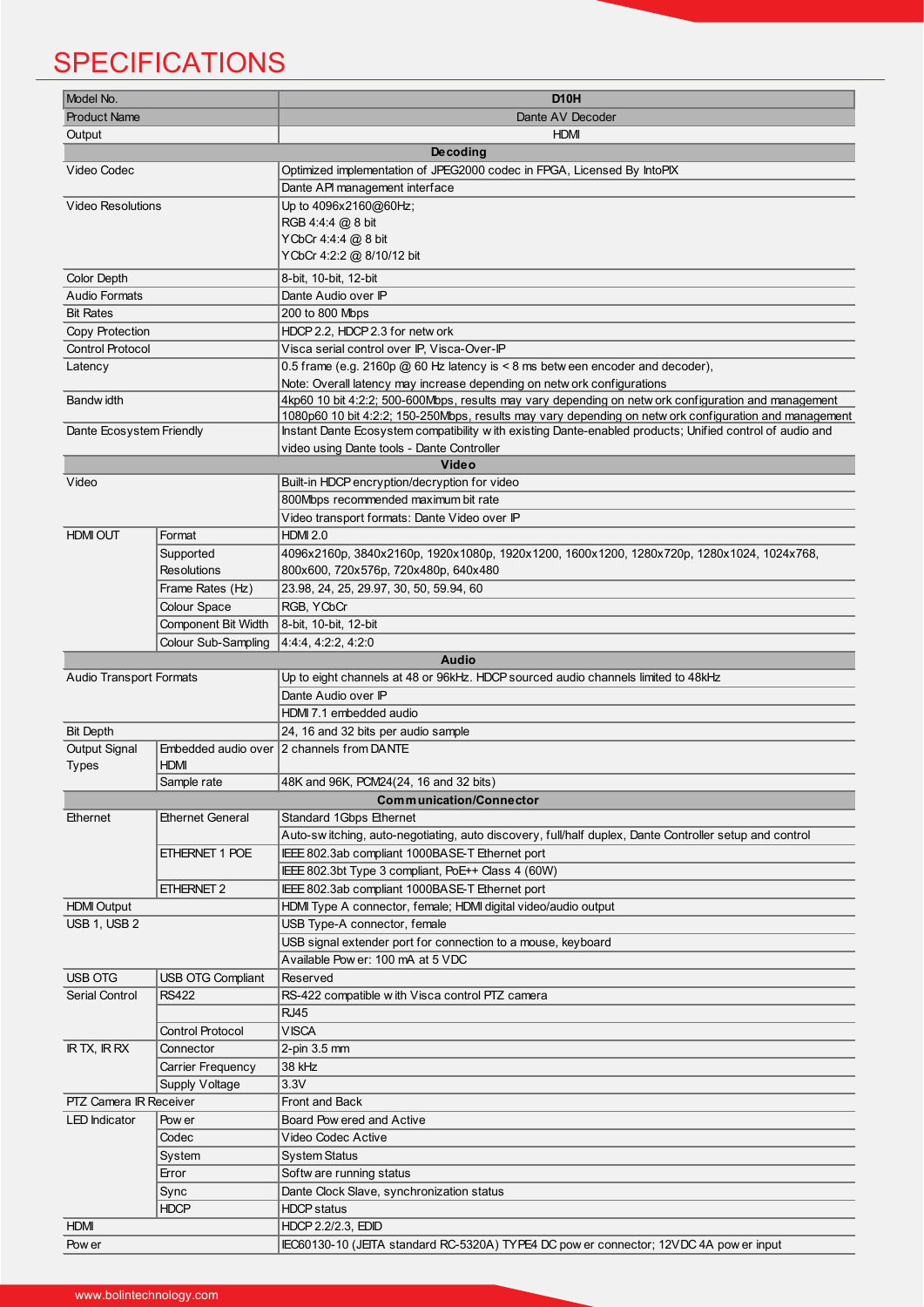## **SPECIFICATIONS**

| Network-Dante AV             |                                                                                                                         |                                                                                 |  |  |
|------------------------------|-------------------------------------------------------------------------------------------------------------------------|---------------------------------------------------------------------------------|--|--|
| Netw ork                     |                                                                                                                         | Pow ered By DanteAV Module                                                      |  |  |
|                              |                                                                                                                         | Standard 1Gbps Ethernet                                                         |  |  |
|                              |                                                                                                                         | Audio Channels x8, Flow x15 (unicast or multicast)                              |  |  |
|                              |                                                                                                                         | Video Flow x1 (unicast or multicast)                                            |  |  |
|                              |                                                                                                                         | Hardw are time-stamping, supporting sample-accurate playback                    |  |  |
| General                      |                                                                                                                         |                                                                                 |  |  |
| Pow er                       | Pow er Consumption                                                                                                      | Pow er input @ 4K60: 25W                                                        |  |  |
|                              | PoE                                                                                                                     | PoE+, IEEE 802.3at Type3 class 6 compliant                                      |  |  |
|                              | Pow er Adaptor                                                                                                          | Input: 1.5 A maximum @ 100-240 VAC, 50/60 Hz, Output: 4A @ 12 VDC               |  |  |
|                              | 12V DC IN has priority over Ethernet 1 POE. Ethernet 1 POE will become active a fraction of a second after 12V DC IN is |                                                                                 |  |  |
|                              | disconnected.                                                                                                           |                                                                                 |  |  |
| Storage Temperature          |                                                                                                                         | $-40$ to $100$                                                                  |  |  |
| <b>Operating Temperature</b> |                                                                                                                         | 32° to 104° F (0° to 40° C)                                                     |  |  |
| Humidity                     |                                                                                                                         | 10% to 90% (non-condensing)                                                     |  |  |
| <b>Heat Dissipation</b>      |                                                                                                                         | Cooling fan speed adjustable, 3 Level                                           |  |  |
| <b>Acoustic Noise</b>        |                                                                                                                         | NC35 or less, variable with cooling fan speed adjustment                        |  |  |
| Regulatory Compliance        |                                                                                                                         | CE, IC, FCC Part 15 Class B digital device                                      |  |  |
| <b>Dimension</b>             |                                                                                                                         | 216.5x148.35x44mm (LxWxH)                                                       |  |  |
| Weight                       |                                                                                                                         | $2.5$ lb $(1.3$ kg)                                                             |  |  |
| <b>Enclosure</b>             |                                                                                                                         |                                                                                 |  |  |
| Chassis                      |                                                                                                                         | Metal, black finish, heat disipation surface, fan cooled; vented rear and sides |  |  |
| Mounting                     | <b>Included</b>                                                                                                         | HDMI cable secure mount, surface mount for TV display, base mount.              |  |  |
|                              | Optional                                                                                                                | 19 inch single rack mount, 19 inch dual rack mount, Din rail mount              |  |  |

ACCESSORIES



BL-PP97 97W High Power POE Injector



Dual Rack Mount Kit



B-DR10 Din Rail Mount Kit



VCC-P12-4 12VDC 4A Power Adapter



B-RM10 Single Rack Mount Kit



VCC-CC45RS RJ45 To RS232/RS422/485 Adapter



B-BM10 Base Mount Kit



B-SM10 Surface Mount Kit

### ORDER INFORMATION

• D10H (HDMI) Decoder Included: • B-BM10 (Base Mount) • B-SM10 (Surface Mount)

**Optional** 

• B-RM11 (Double Rack Mount) • B-RM10 (Single Rack Mount) • B-DR10 (Din Rail Mount)

• BL-PP97 97W High Power POE Injector

www.bolintechnology.com